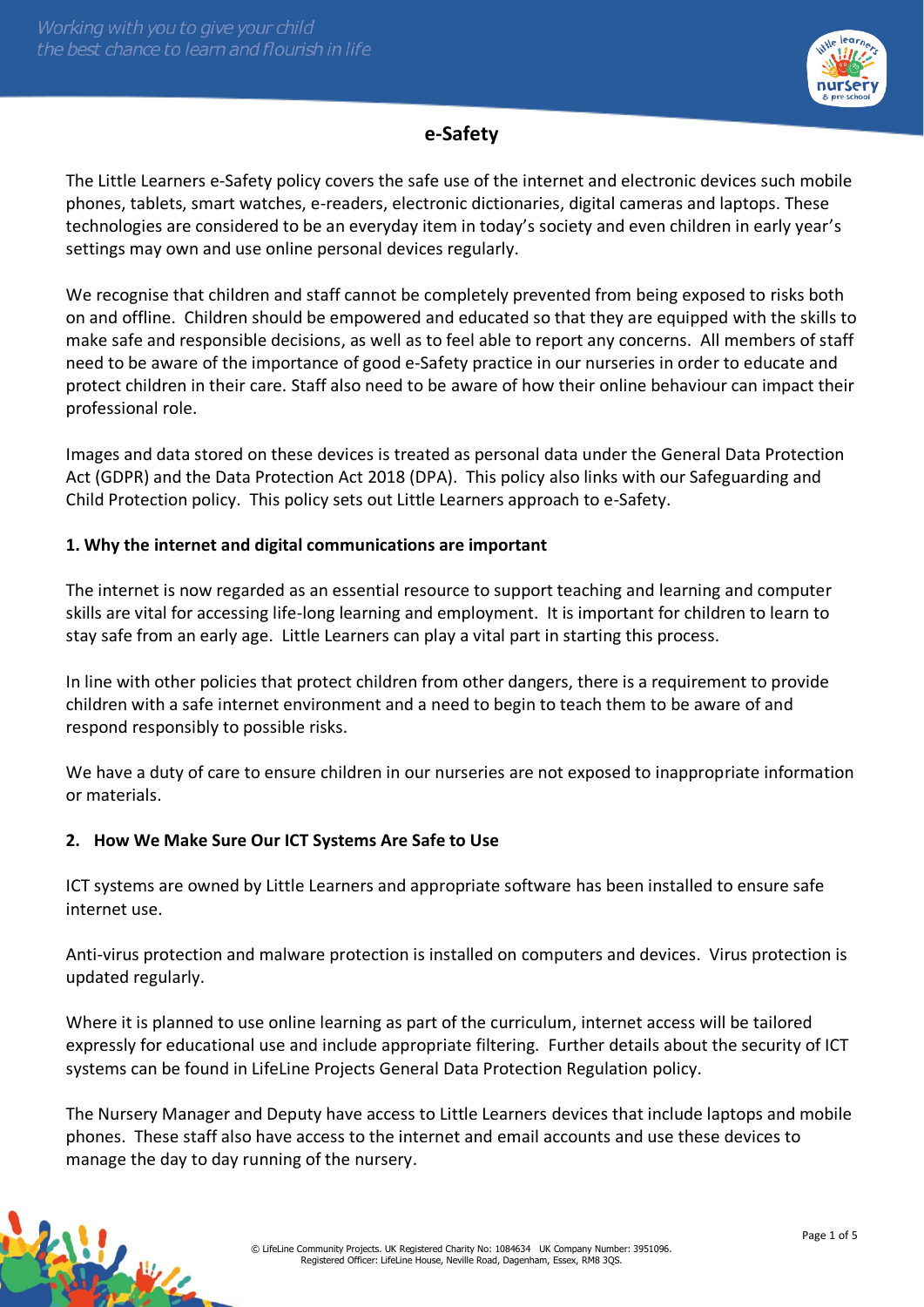

Practitioners use iPads to record and upload children's observations onto Tapestry (an online learning journal). Information recorded on iPads is deleted daily.

Where staff discover unsuitable sites have been accessed, they must report the incident to:

- the Designated Safeguarding Lead.
- OneStop Cloud (IT security and maintenance providers) on 08000 80 30 30 so that filters can be reviewed
- On SharePoint

Once an incident has been reported on SharePoint, an investigation will take place to determine how the breach will be managed, and whether it is reportable to the Information Commissioner's Office.

## **3. How We Manage Children's Access to the internet**

- a) Internet access is designed to enhance and extend education.
- b) We ensure that children know how to ask for help if they come across material that makes them feel uncomfortable.
- c) We ensure that the copying and subsequent use of internet-derived materials by staff complies with copyright law.
- d) Staff only use age-appropriate, authorised sites to access teaching and learning materials for children.

#### **4. Information Security – Email**

Sending personal, sensitive, confidential information by email must be avoided wherever possible as its security cannot be guaranteed.

If it is necessary to send information in this way, and secure email cannot be used, we will make sure the personal information has been either password protected or de-personalised.

#### **4.1 Procedures for Staff When Sending Information by Email**

- a) Staff must not use their personal email addresses to communicate with parents.
- b) Wherever possible, use secure email such as Egress, for sending confidential information.
- c) Where secure email is not used, ensure all recipients need to receive the information think twice before responding to a group email or copying others in.
- d) Confirm the name, department and email address of the recipient (to ensure the information is emailed to the correct recipients).
- e) Use a flag to mark the message 'confidential'.

传送

- f) Do not include personal or confidential information in the subject field.
- g) Ask the recipient to confirm receipt of the email.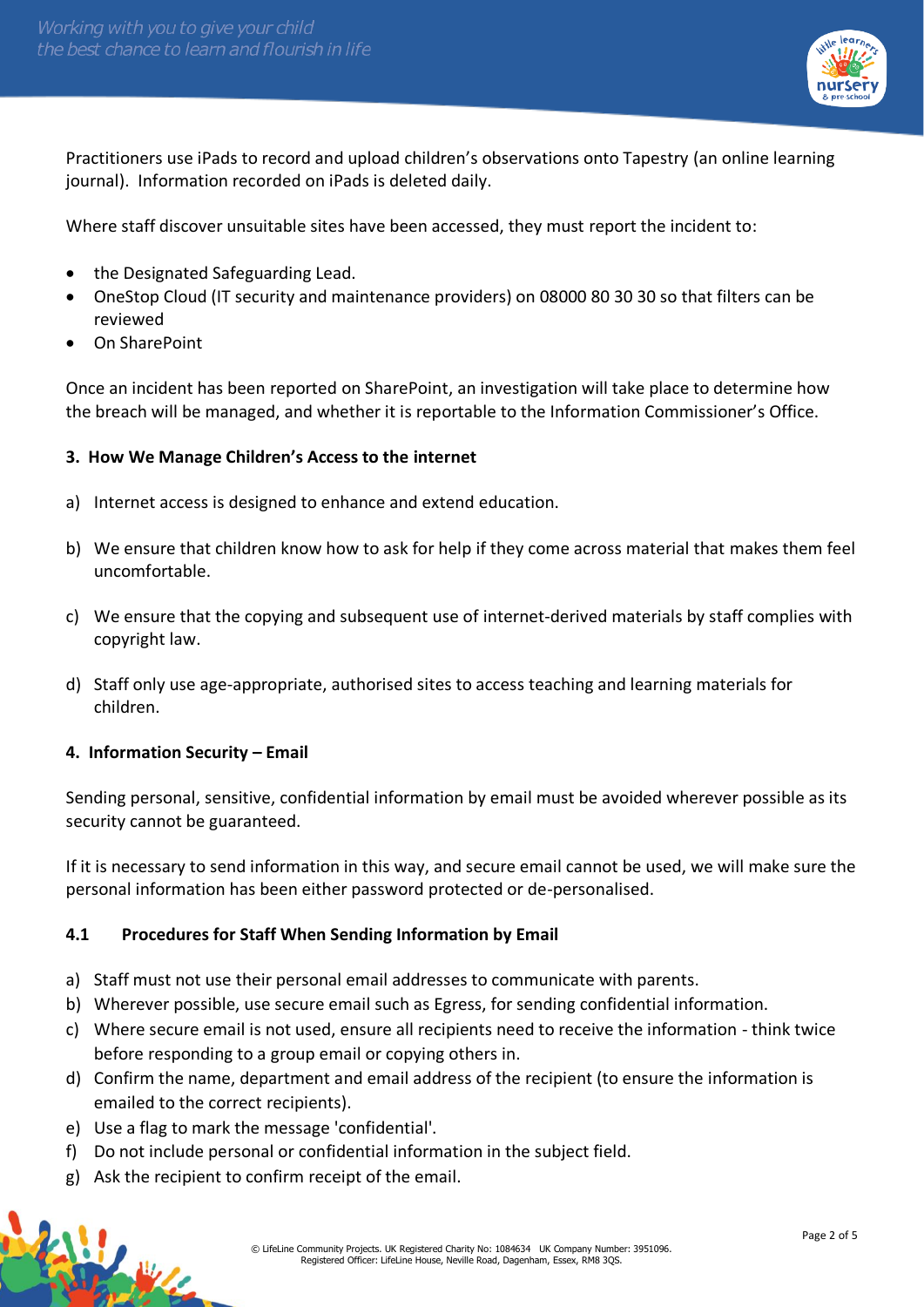

- h) If sending any email to multiple recipients outside of the nursery, use the blind copy (BCC) facility so recipients can't view other recipients' email addresses (which, depending on the subject of the email, could constitute personal information).
- i) The forwarding of chain letters is not permitted.

## **5. Published content (network or online)**

- a) LifeLine Projects will not publish staff or children's personal contact information online.
- b) Written permission from parents/carers will be obtained before images/videos of children are published online.
- c) Images or videos that include children will be selected carefully.
- d) Children's full names will not be used anywhere online, particularly in association with photographs.

In liaison with the Communications Manager, Nursery Managers will ensure that published content is accurate and appropriate.

#### **6. Staff use of social media**

微长

Social media refers to a variety of online internet applications that enable users to create their own content and interact with other users. Examples of social media providers are Facebook, Google, Instagram, LinkedIn and Twitter.

- a) Staff must not post anything on social media that is likely to have an impact on Little Learner's reputation, or relate to our nurseries or any children attending the nursery in any way.
- b) Staff must not post anything on to social media sites that could offend any other member of staff or parent using the nursery.
- c) If staff choose to allow parents to view their page on social media this relationship must remain professional at all times.
- d) No member of staff is permitted to discuss or post on social media any information relating to any part of their work at Little Learners, including but not exclusive to, comments about other staff, children, the working day and practices. This includes but is not exclusive to Facebook and Twitter and is in line with our Safeguarding and Children Protection and Data Protection policies.
- e) Staff can only access social media during breaks, either in the designated area, or off the premises.
- f) In order to maintain professional boundaries, staff should not accept personal friend invitations from parents of the nursery, unless they know them in a personal capacity prior to starting work at
- g) the nursery, for example a relative or close friend. Existing online friendships are required to be signed off by the Nursery Manager.

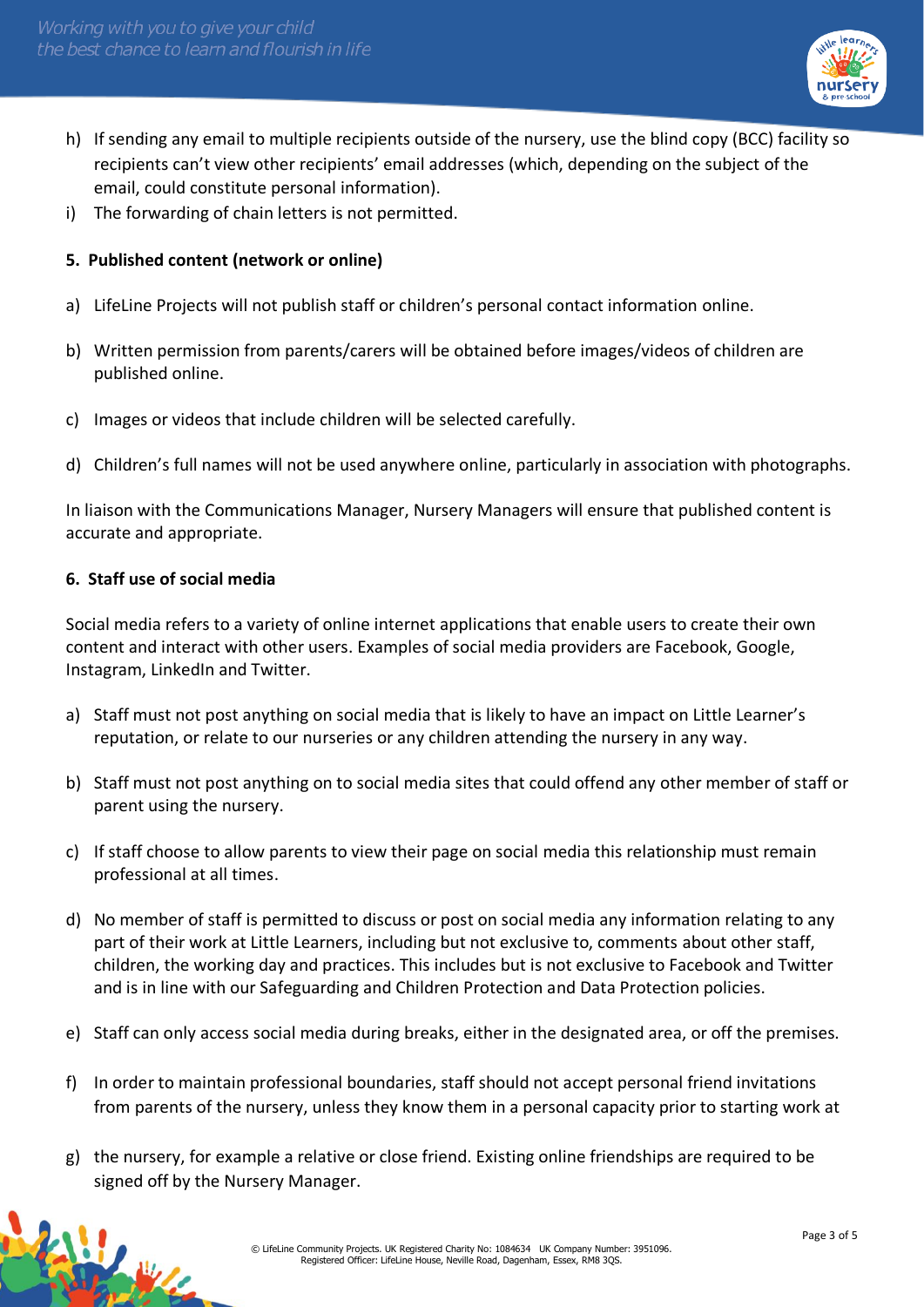

- h) Staff are advised to be cautious and mindful when accepting friend requests from colleagues.
- i) Staff members are advised to review their social media privacy settings and be aware of what information can be viewed on their profile. The following contains useful factsheets about privacy settings - <https://ico.org.uk/your-data-matters/online/social-media-privacy-settings/>
- j) Staff at Little Learners must not display the nursery name anywhere on their social media profiles. This is for safeguarding purposes. However, staff are encouraged to 'like' the Little Learners Facebook page.
- k) Staff must be mindful that everything shared online can be 'public', even with the strictest privacy settings.
- l) Staff may be required to remove internet postings which are deemed to constitute a breach of this policy.
- m) Staff should notify the Nursery Manager immediately if they become aware of any social networking activity that identifies Little Learners nurseries, staff, children or families in a detrimental way.
- n) Personal use of social media is not permitted using Little Learners computers, networks and other IT resources and communications systems.

Breach of this policy may result in disciplinary action up to and including dismissal. Disciplinary action may be taken regardless of whether the breach is committed during working hours, and regardless of whether our equipment or facilities are used for the purpose of committing the breach. Any member of staff suspected of committing a breach of this policy will be required to co-operate with our investigation, which may involve handing over relevant passwords and login details.

# **7. Little Learners Facebook page**

传说

- a) Each nursery has a public Little Learners Facebook page that is used for extending parent partnership through:
	- Promoting certain events at the nursery, or giving news updates.
	- Giving hints and tips on activities to extend children's learning at home.
	- To show photos of activities, trips or special events.
- b) During the Registration Process parents are asked to give permission for their child to appear on social media. There is absolutely no obligation for parents/carers to give permission. Children's pictures will only appear on the page if prior permission has been given by parents/carers.
- c) The Nursery Managers and the Communications team are the page administrators for Facebook.